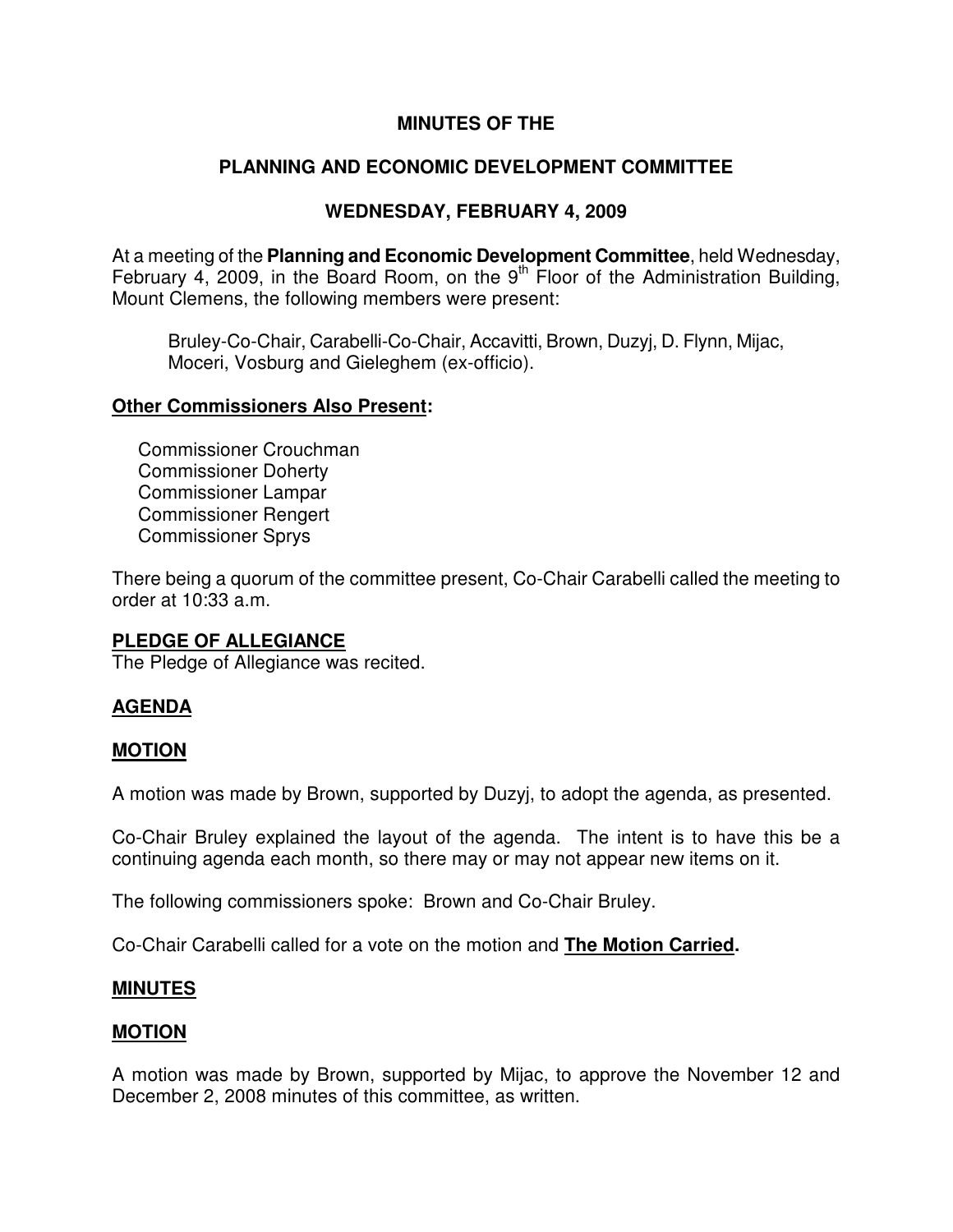Co-Chair Carabelli did not think it was appropriate for him to vote on the minutes, being he was not a member of the previous committee. He abstained from voting.

Co-Chair Bruley said that he would also be abstaining, because he was not a member at that time.

Commissioner Accavitti and Commissioner Moceri raised their hands and abstained from voting.

Co-Chair Carabelli called for a vote on the motion and **The Motion Carried with Accavitti, Bruley, Carabelli and Moceri "abstaining."** 

# **COMMUNITY DEVELOPMENT**

• Neighborhood Stabilization Program

A map entitled, Foreclosures – 2008 Macomb County, Michigan was displayed.

Mr. Mike Rozny gave a PowerPoint presentation.

# **MOTION**

A motion was made by Vosburg, supported by D. Flynn, to receive and file the report on community development activities.

The following commissioners spoke: Vosburg, Duzyj, Co-Chair Carabelli, Co-Chair Bruley and Moceri.

Co-Chair Carabelli called for a vote on the motion and **The Motion Carried.** 

# **BUSINESS RETENTION**

- U.S. Small Business Administration (SBA) Financing Programs
- Economic Development Retention Visits

Mr. Richard Temkin, District Director, U.S. Small Business Administration gave a PowerPoint presentation. During his presentation, he spoke about their loan programs.

The following commissioners spoke: Duzyj and Co-Chair Bruley.

Co-Chair Bruley gave a verbal presentation on economic development retention visits.

The following commissioners spoke: D. Flynn and Co-Chair Bruley.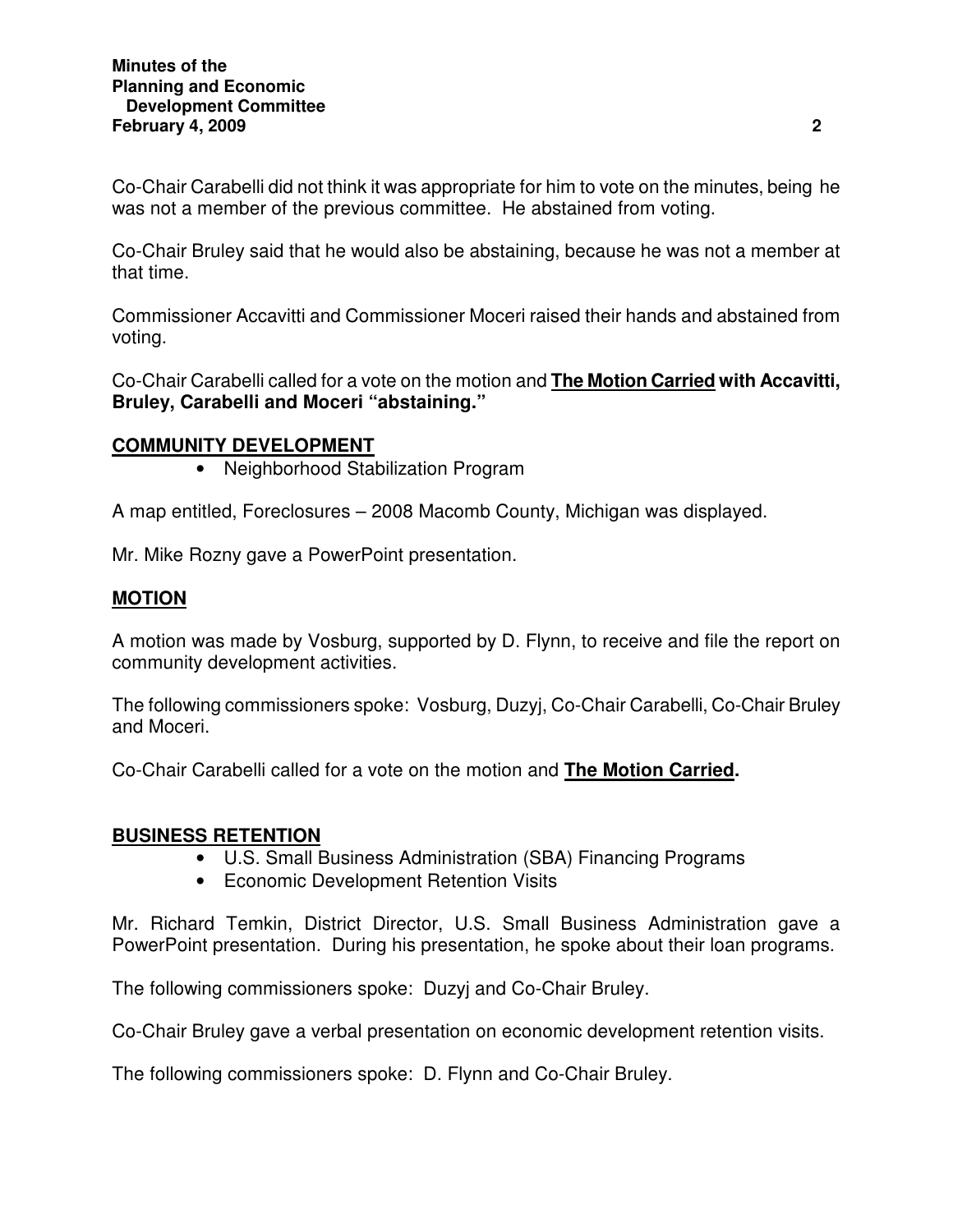# **MOTION**

A motion was made by Duzyj, supported by Mijac, to receive and file the report on business retention activities. **The Motion Carried.** 

#### **BUSINESS ATTRACTION**

• Upcoming Attraction Opportunities

A two-page handout entitled, Department of Planning and Economic Development - 2009 Business Attraction Opportunities and Scheduled Retention/Expansion Events was distributed.

The following commissioner spoke: D. Flynn.

Mr. Bob Tess overviewed the two-page handout.

The following commissioners spoke: Mijac, Co-Chair Bruley and Co-Chair Carabelli.

# **MOTION**

A motion was made by Vosburg, supported by D. Flynn, to direct the Department of Economic Development to review the list that was distributed and formulate a strategy for participation.

A **friendly amendment** by Commissioner Duzyj was accepted as follows: "To look at those businesses which add American content to their products."

The following commissioners spoke: Vosburg, Duzyj, Mijac and Co-Chair Bruley.

Co-Chair Carabelli called for a vote on the motion, as amended, and **The Motion Carried.**

#### **BUSINESS EXPANSION**

• Macomb – Oakland University Incubator / Macomb Technology Advancement SmartZone

#### **MOTION**

A motion was made by Mijac, supported by Vosburg, to receive and file the report on business expansion.

Mr. Stephen Cassin gave a verbal presentation.

Co-Chair Carabelli called for a vote on the motion and **The Motion Carried.**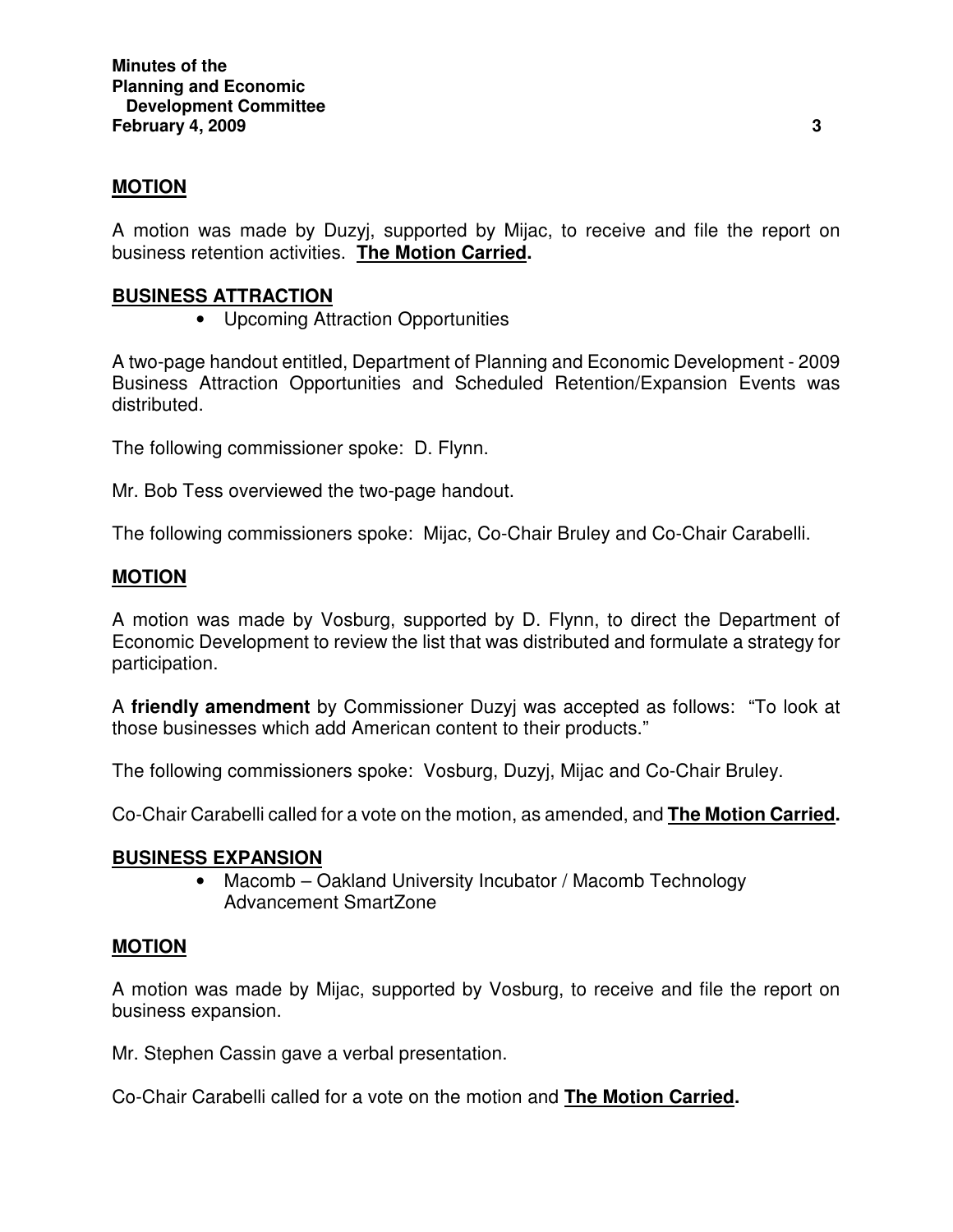# **TRANSPORTATION**

• Gratiot Ave. Access Management Plan

Two handouts were distributed. The first handout was entitled, Gratiot Avenue Access Management Study. The second handout was entitled, Gratiot Avenue Access Management Study Schedule.

Mr. Mike Connors gave a PowerPoint presentation.

# **MOTION**

A motion was made by Vosburg, supported by Mijac, to receive and file the report on transportation activities. **The Motion Carried.** 

# **COMMUNITY PLANNING & ASSISTANCE**

- County Wide Trail Master Plan
- University of Michigan Urban Planning Student Projects

Mr. John Crumm gave a PowerPoint presentation on the status of the County Trail System.

# **MOTION**

A motion was made by Duzyj, supported by Vosburg, to receive and file the report on County Wide Trail Master Plan.

The following commissioners spoke: Duzyj, Rengert, Co-Chair Carabelli and Co-Chair Bruley.

Commissioner D. Flynn made the following motion; it was supported by Commissioner Mijac. The motion reads as follows:

# **COMMITTEE RECOMMENDATION – MOTION**

A MOTION WAS MADE BY D. FLYNN, SUPPORTED BY MIJAC, TO RECOMMEND THAT THE BOARD OF COMMISSIONERS AUTHORIZE THE PLANNING AND ECONOMIC DEVELOPMENT DEPARTMENT TO DEVELOP A TWO-YEAR IMPLEMENTATION PLAN WHICH COMPLETES THE COUNTYWIDE TRAIL AND TO MAKE THIS A PRIORITY FOR THE ECONOMIC STIMULUS PACKAGE BEING CONSIDERED IN CONGRESS AND TO CONSULT WITH STATE AND FEDERAL OFFICIALS. **THE MOTION CARRIED.** 

Co-Chair Carabelli called for a recess at 12:34 p.m.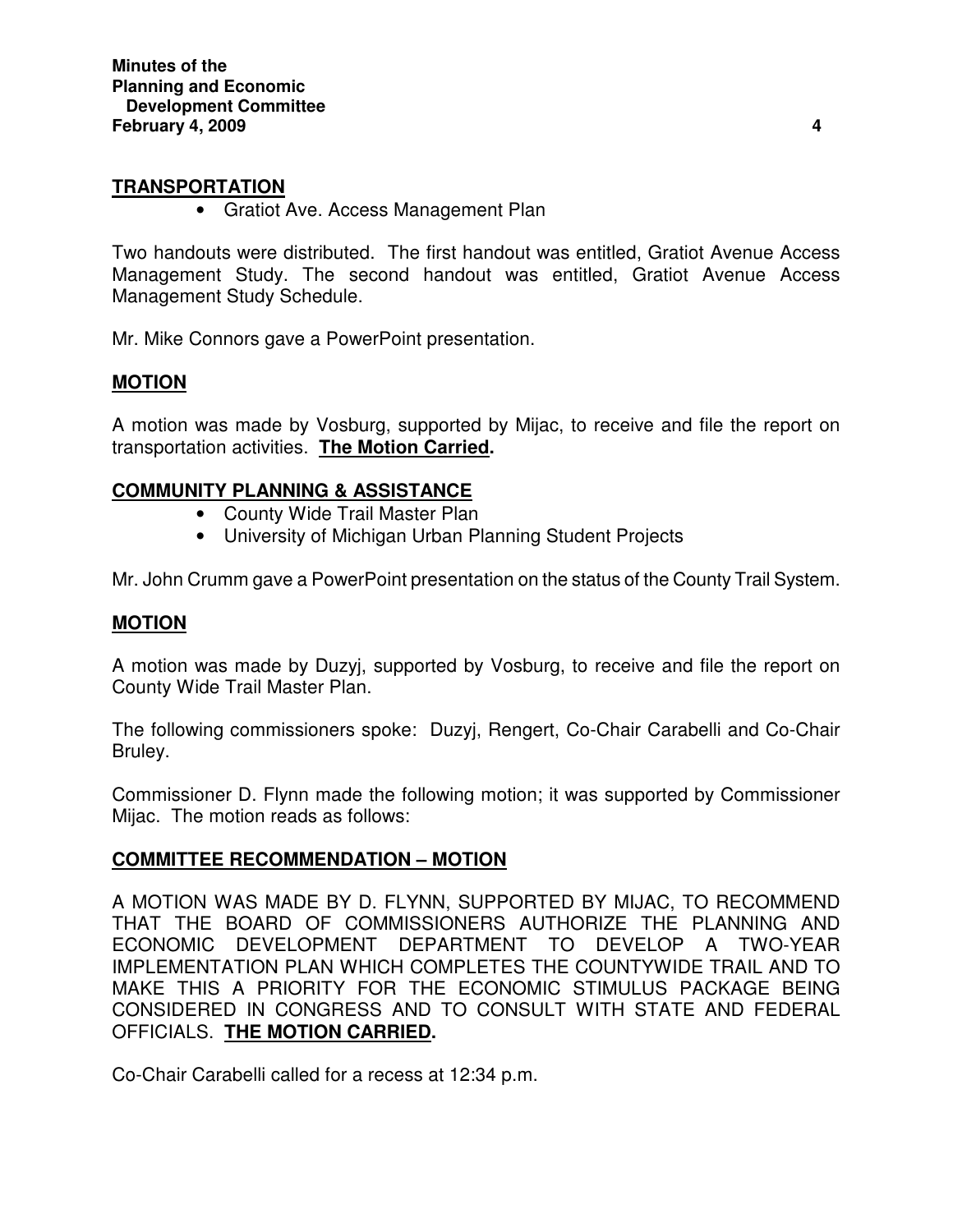Co-Chair Carabelli called the meeting back to order at 12:40 p.m.

Mr. John Paul Rea gave a PowerPoint presentation on the University of Michigan Urban Planning Student Projects.

The following commissioners spoke: Duzyj, Rengert, D. Flynn, Co-Chair Carabelli and Vosburg.

# **MOTION**

A motion was made by D. Flynn, supported by Accavitti, to receive and file the report on University of Michigan Urban Planning Student Projects. **The Motion Carried.** 

# **REGIONAL PARTNERSHIPS**

• EDCSEM Trip to Washington, DC

Mr. Cassin gave a brief overview of this request.

# **MOTION**

A motion was made by Vosburg, supported by D. Flynn, to grant permission to Mr. Stephen Cassin to attend the EDCSEM trip to Washington, DC next month. **The Motion Carried.** 

# **MARKETING & PROMOTION**

- Economic Development Marketing Materials
- Film Macomb

Mr. Cassin said that he will hold the economic development marketing materials item until next month. There were no objections.

Ms. Maria Zardis gave a PowerPoint presentation on Film Macomb.

# **MOTION**

A motion was made by Vosburg, supported by Moceri, to receive and file the report on Film Macomb. **The Motion Carried.** 

# **TOURISM**

- Lake St. Clair Initiative
- Chesterfield Township Convention Center

Mr. Justin Robinson gave a PowerPoint presentation on Lake St. Clair initiative.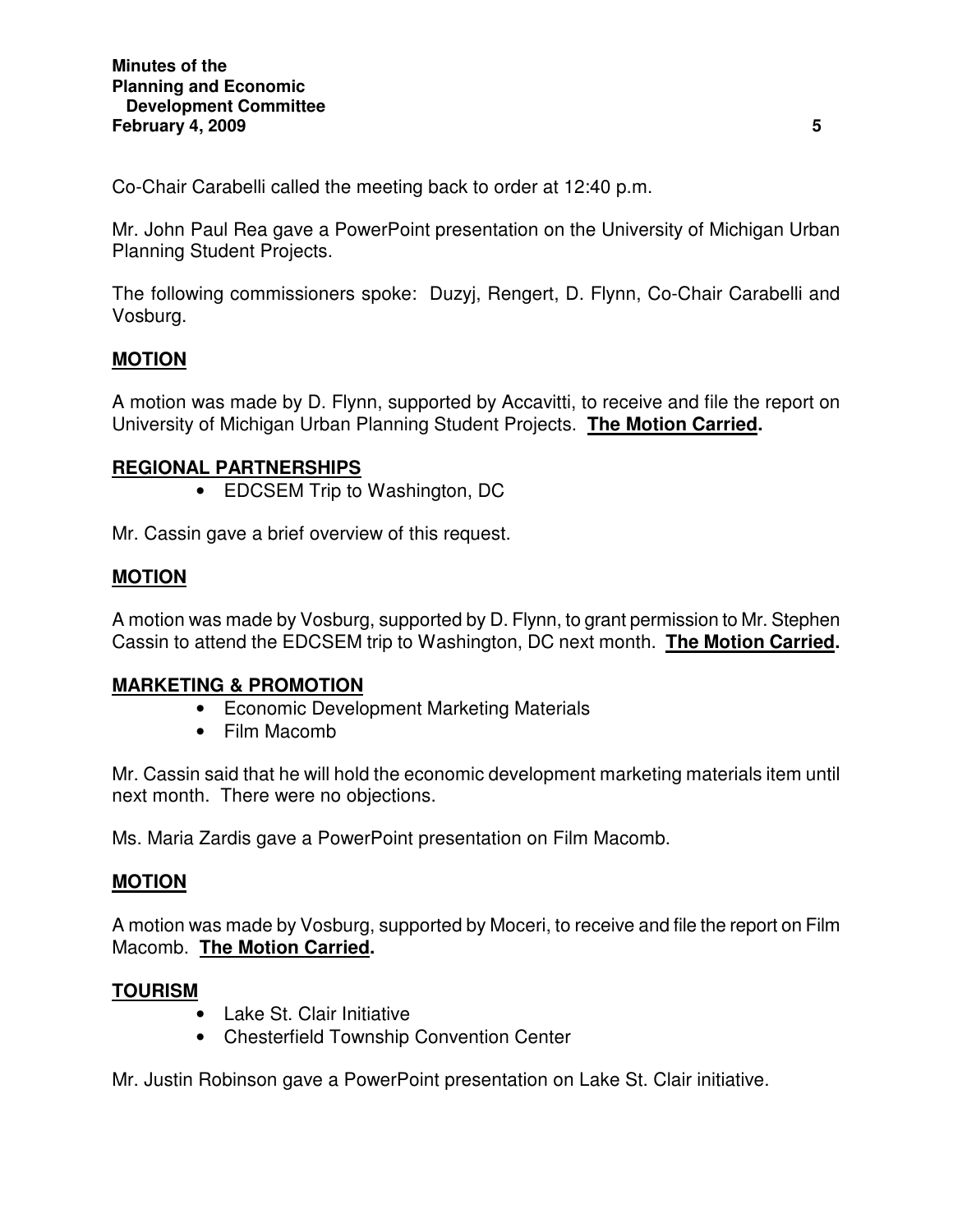# **MOTION**

A motion was made by Vosburg, supported by Mijac, to receive and file the report on Lake St. Clair initiative.

The following commissioners spoke: Vosburg, Crouchman and Moceri.

Co-Chair Carabelli called for a vote on the motion and **The Motion Carried.** 

Mr. Cassin gave a verbal presentation on the Chesterfield Township Convention Center.

# **MOTION**

A motion was made by Vosburg, supported by Duzyj, to receive and file the report on Chesterfield Township Convention Center. **The Motion Carried.** 

# **ADMINISTRATIVE**

- Research Librarian Positions
- Request Departmental Credit Card for Economic Development Purposes
- Planning and Economic Development Department Visit February 13, 2009

Mr. Cassin gave a verbal presentation on Research Librarian positions.

# **MOTION**

A motion was made by Vosburg, supported by Accavitti, to receive and file the report on Research Librarian positions. **The Motion Carried.** 

Co-Chair Bruley gave a verbal presentation on the request for a departmental credit card for Economic Development purposes.

# **MOTION**

A motion was made by Vosburg, supported by D. Flynn, to approve the request to authorize a departmental credit card to the Department of Planning and Economic Development, subject to the conditions listed on the resolution sheet**; and forward to the Finance Committee. The Motion Carried.** 

Co-Chair Bruley gave a verbal presentation on the Planning and Economic Development Department visit – February 13, 2009. After the presentation, there was no action taken.